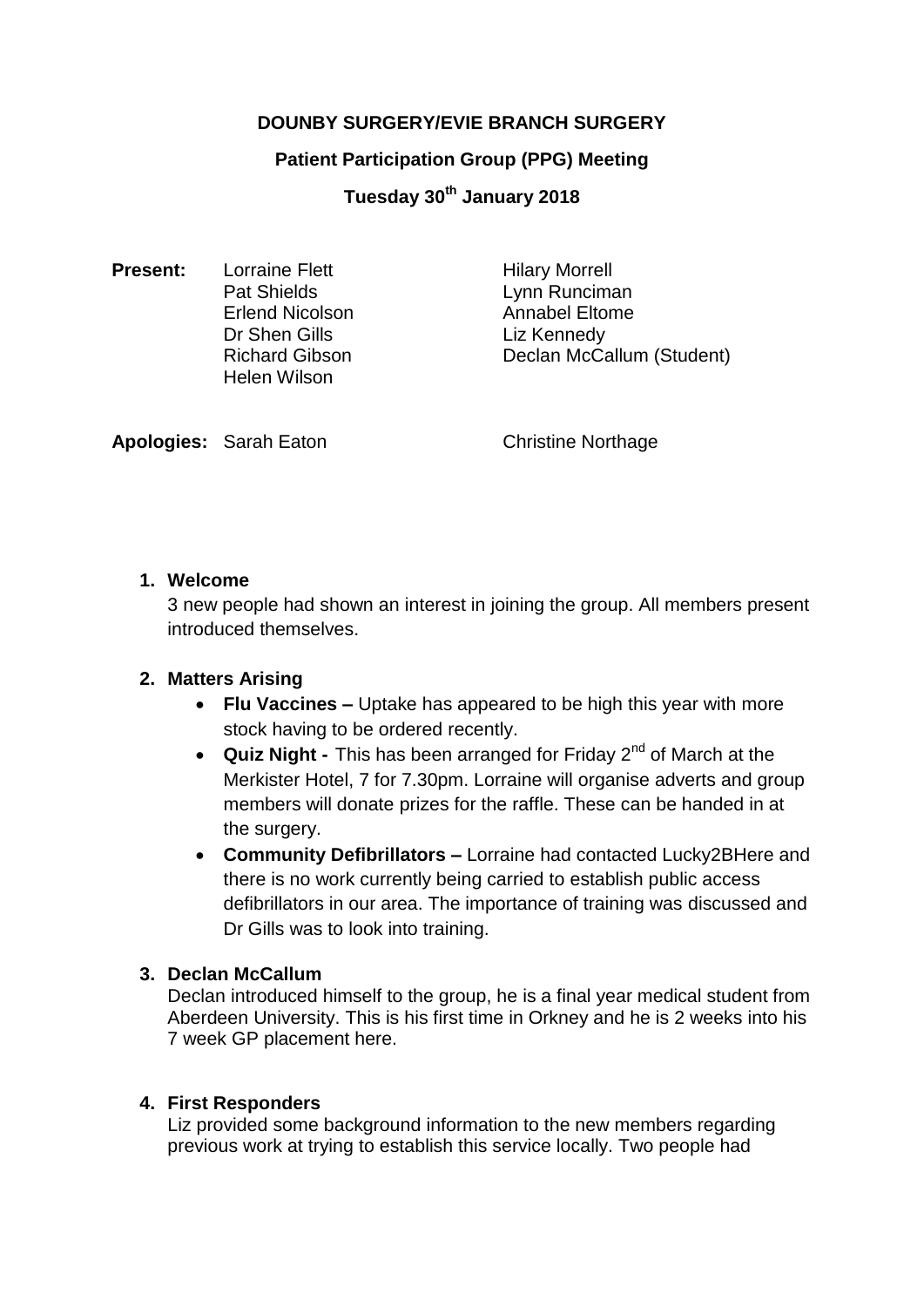successfully completed the training but then nothing happened to progress the service. Paperwork that had been submitted had also gone missing. Liz has now met with someone from the Scottish Ambulance Service with regard to resurrecting the scheme.

There will be a different and much less prescriptive approach where the volunteers can now determine the area covered and when cover will be provided.

Liz provided all group members with a poster to try to recruit some new volunteers, this will be all dealt with by the Scottish Ambulance Service.

## **5. Book Exchange**

The book exchange in the waiting area is still doing well and donations are being received for the patient fund.

There has been positive feedback from patients and donations of some more books would be welcome.

#### **6. Listening Service**

David McNeish had been in touch to say that unfortunately this service has been 'paused'. It may be restarted once a replacement Spiritual Care Lead has been recruited at NHS Orkney.

## **7. New GP Contract**

Dr Gills provided a brief summary regarding the new GP contract. This may mean that some services are delivered differently in future, perhaps by public health nurses or through hospital clinics although it is still early days and details are still to be agreed. The change is needed to free up GP time for dealing with more complex cases.

#### **8. Practice Update**

- **Dermatology –** The practice is waiting for funding to be approved for the purchase of the phototherapy unit which will be installed in the Health Education room. Karen, Practice Nurse has started training to deliver this service.
- **Surgery Staff –** Dawn from Evie Surgery has been providing some maternity cover at Dounby. Elaine Peace is working on establishing the dermatology service. Dr Gills will be going to Caithness for a 6 month placement there.
- **IT Update –** The situation has improved since the group last met, Evie Surgery has been able to open again and the problem with the lab results has been resolved, this was due to a coding issue in Aberdeen.
- **Patient Fund –** A new spirometer has been ordered and tubular bandage applicators using this fund.
- **New Patients –** 200 new patients registered with the practice in the past 12 months. Lorraine told the group about new patient screening and summarising notes. It can take a few months for patient data to be transferred from England.

#### **Patient Satisfaction**

The practice is interested to know if patients are satisfied after their visit to the surgery. People attending appointments will be given tokens